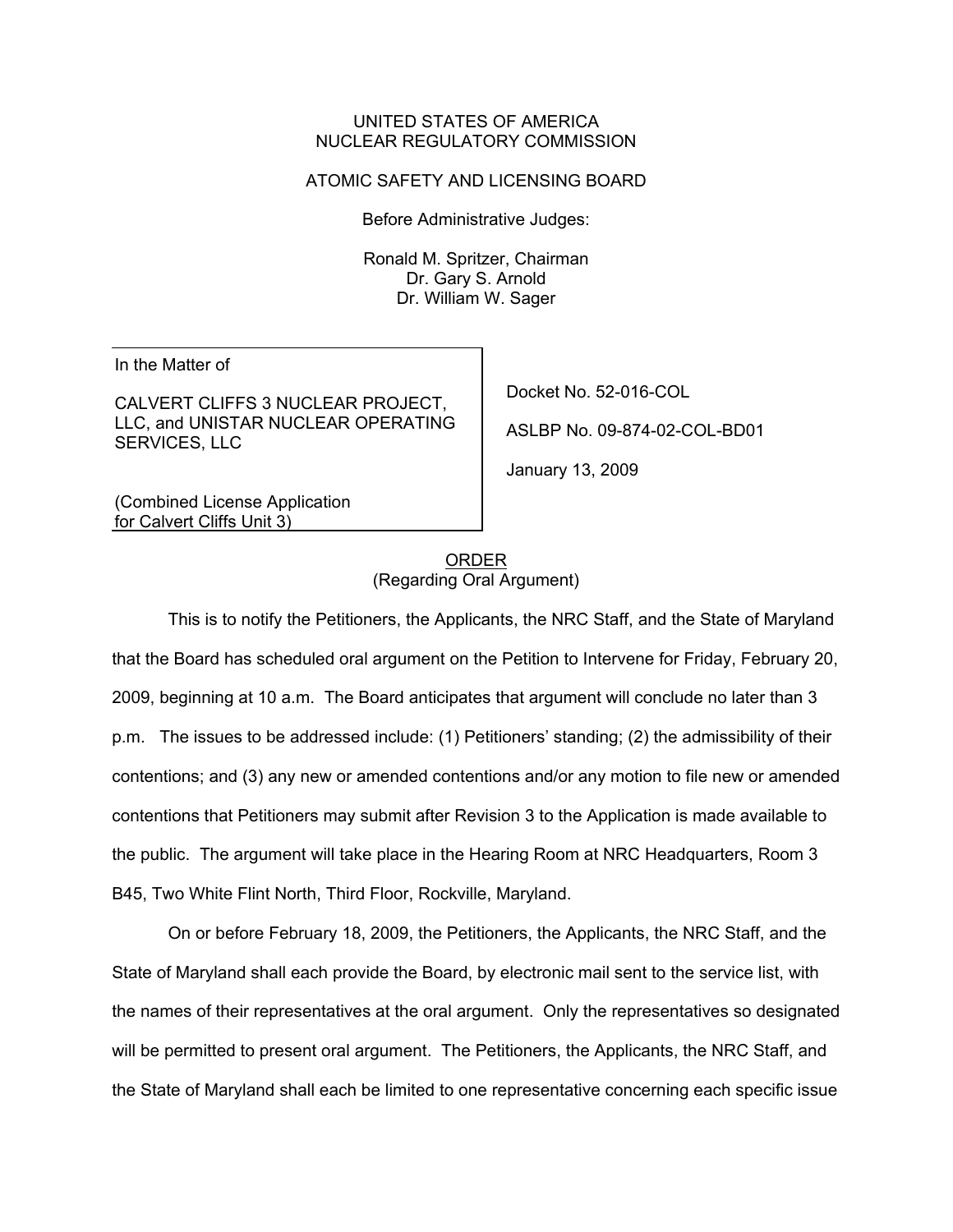and contention that the Board will consider. However, they may designate different representatives to argue different issues and contentions. Further instructions regarding the substance and format of oral argument will follow.

It is so ORDERED.

FOR THE ATOMIC SAFETY AND LICENSING BOARD1

 */RA/*  Ronald M. Spritzer, Chairman Administrative Judge

Rockville, Maryland January 13, 2009

<sup>&</sup>lt;sup>1</sup>Copies of this Order were sent this date by the agency's E-Filing system to the counsel/representatives for: (1) Joint Petitioners Nuclear Information and Resource Services, Beyond Nuclear, Public Citizen Energy Program, and Southern Maryland Citizens Alliance for Renewable Energy Solutions; (2) UniStar Nuclear Operating Services, LLC and Calvert Cliffs-3 Nuclear Project, LLC; (3) NRC Staff; and (4) State of Maryland.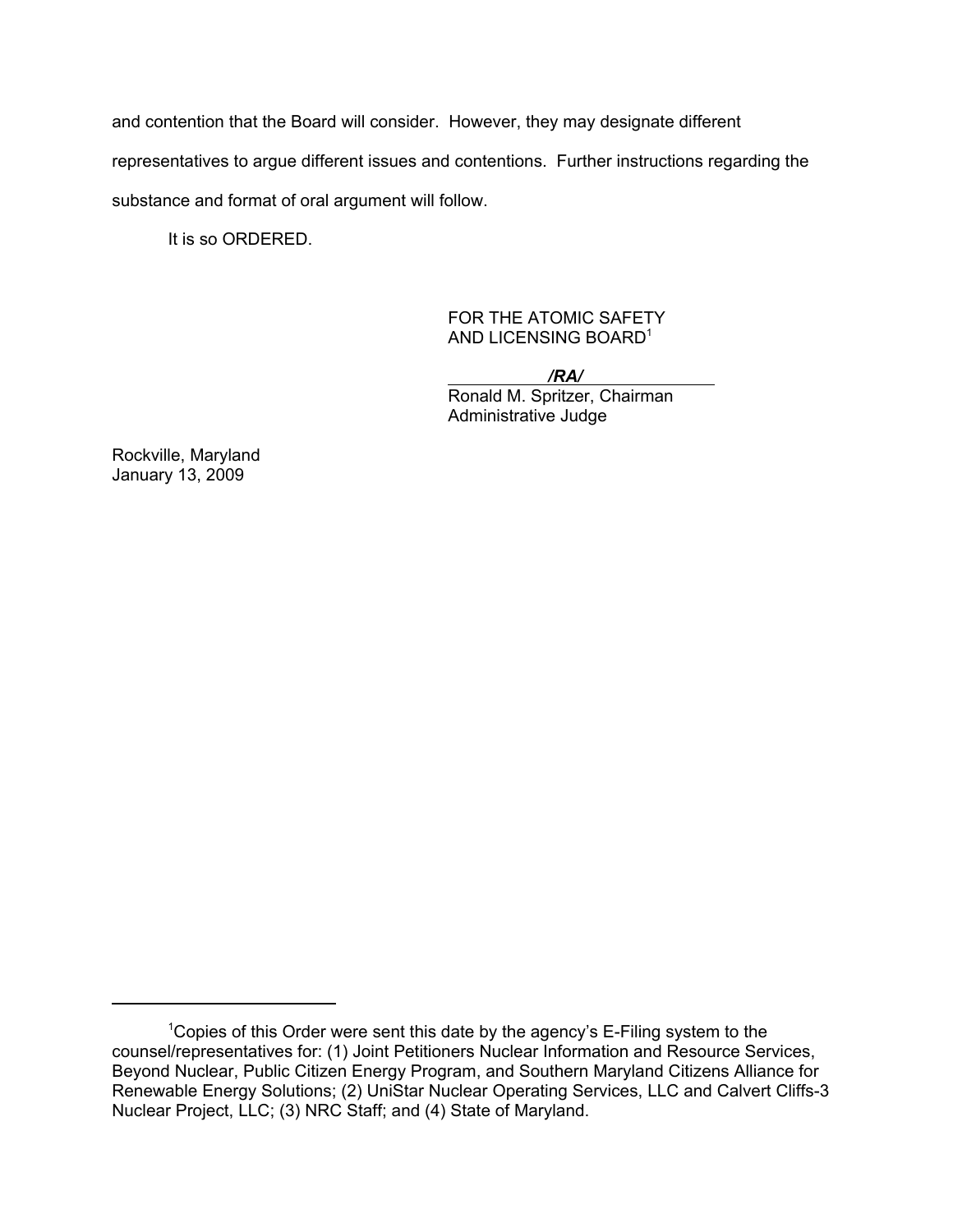## UNITED STATES OF AMERICA NUCLEAR REGULATORY COMMISSION

| In the Matter of                                                                                |  |
|-------------------------------------------------------------------------------------------------|--|
| CALVERT CLIFFS 3 NUCLEAR PROJECT, LLC.<br>AND UNISTAR NUCLEAR OPERATING<br><b>SERVICES, LLC</b> |  |
| (Calvert Cliffs 3 Nuclear Project, LLC)                                                         |  |

(Combined License) )

Docket No. 52-016-COL

## CERTIFICATE OF SERVICE

I hereby certify that copies of the foregoing LB ORDER (Regarding Oral Argument) have been served upon the following persons by Electronic Information Exchange.

U.S. Nuclear Regulatory Commission Office of Commission Appellate Adjudication Mail Stop O-16C1 Washington, DC 20555-0001

E-mail: ocaamail@nrc.gov

Atomic Safety and Licensing Board Panel U.S. Nuclear Regulatory Commission Mail Stop - T-3 F23 Washington, DC 20555-0001

Administrative Judge Ronald M. Spritzer, Chair E-mail: rms4@nrc.gov

Administrative Judge Gary S. Arnold E-mail: gxa1@nrc.gov

Administrative Judge William W. Sager E-mail: wws1@nrc.gov

Megan Wright, Law Clerk E-mail: mxw6@nrc.gov

 U.S. Nuclear Regulatory Commission Office of the Secretary of the Commission Mail Stop O-16C1 Washington, DC 20555-0001

Hearing Docket E-mail: hearingdocket@nrc.gov

U.S. Nuclear Regulatory Commission Office of the General Counsel Mail Stop - O-15 D21 Washington, DC 20555-0001

Kathryn Winsberg, Esq. Sara Brock, Esq. James Biggins, Esq. Adam Gendelman, Esq. Joseph Gilman, Paralegal E-mail: klw@nrc.gov seb2@nrc.gov jpb4@nrc.gov asg3@nrc.gov jsg1@nrc.gov

OGG Mail Center: ogcmailcenter@nrc.gov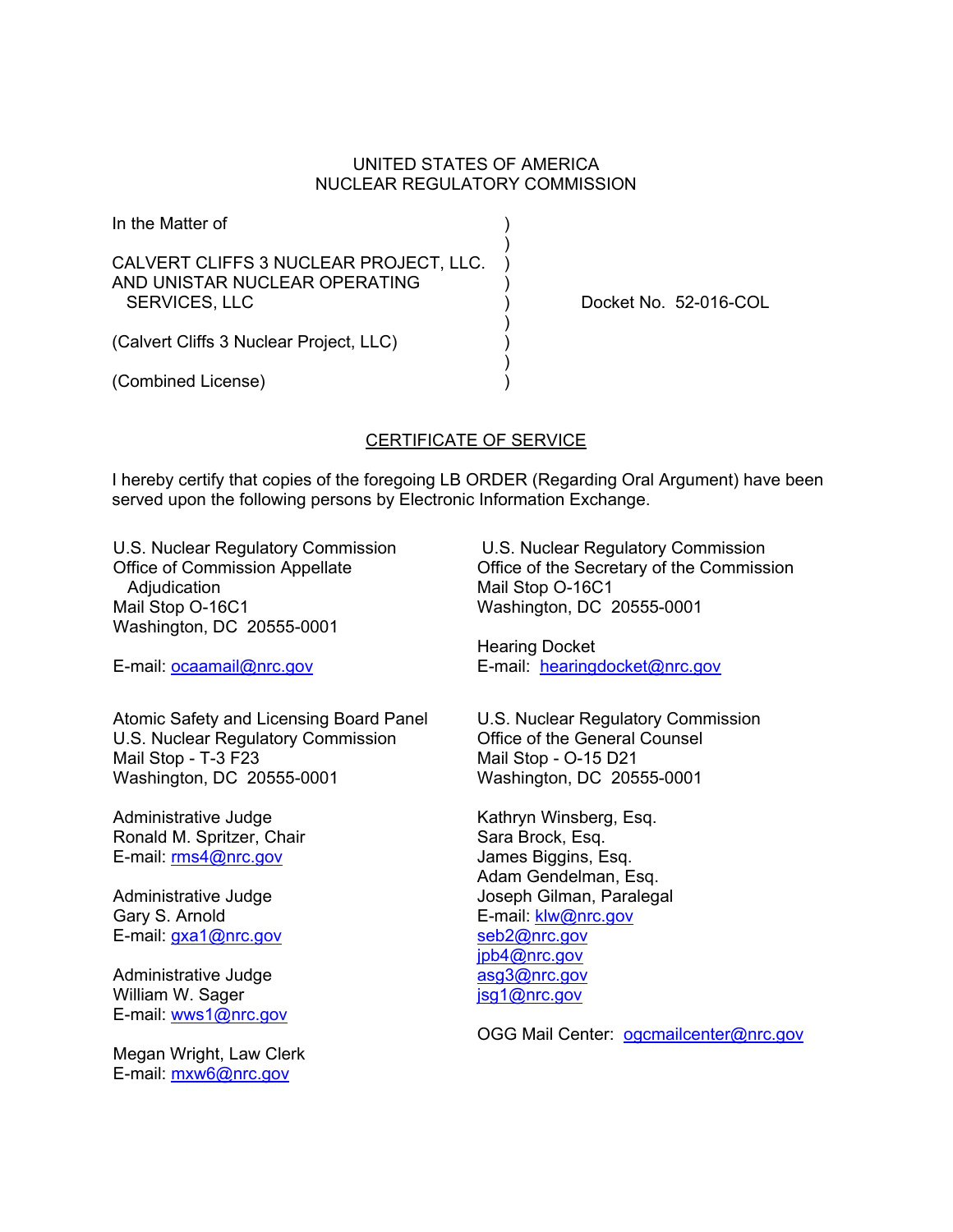Docket No. 52-016-COL LB ORDER (Regarding Oral Argument)

UniStar Nuclear Energy, LLC 750 E. Pratt Street Baltimore, MD 21202 Carey W. Flemming, Esq. Counsel for the Applicant E-mail: carey.fleming@constellation.com Winston & Strawn, LLP 1700 K Street, N.W. Washington, DC 20006-3817 David A. Repka, Esq. Tyson R. Smith, Esq. Emily J. Duncan, Esq. William A. Horin, Esq. E-mail: DRepka@winston.com trsmith@winston.com ejduncan@winston.com whorin@winston.com

State of Maryland Office of the Attorney General Maryland Energy Administration and Power Plant Research Program of the Department of Natural Resources 1623 Forest Drive, Suite 300 Annapolis, Maryland 21403 Brent A. Bolea, Assistant Attorney General M. Brent Hare, Assistant Attorney General E-mail: BBolea@energy.state.md.us bhare@energy.state.md.us

Morgan, Lewis & Bockius, LLP 1111 Pennsylvania Avenue, NW Washington, DC 20004 Jonathan M. Rund, Esq. E-mail: jrund@morganlewis.com

William Johnston 3458 Holland Cliffs Road Huntingtown, MD 20639 E-mail: wj3@comcast.net Cathy Garger 10602 Ashford Way Woodstock, MD 21163 E-mail: savorsuccesslady3@yahoo.com